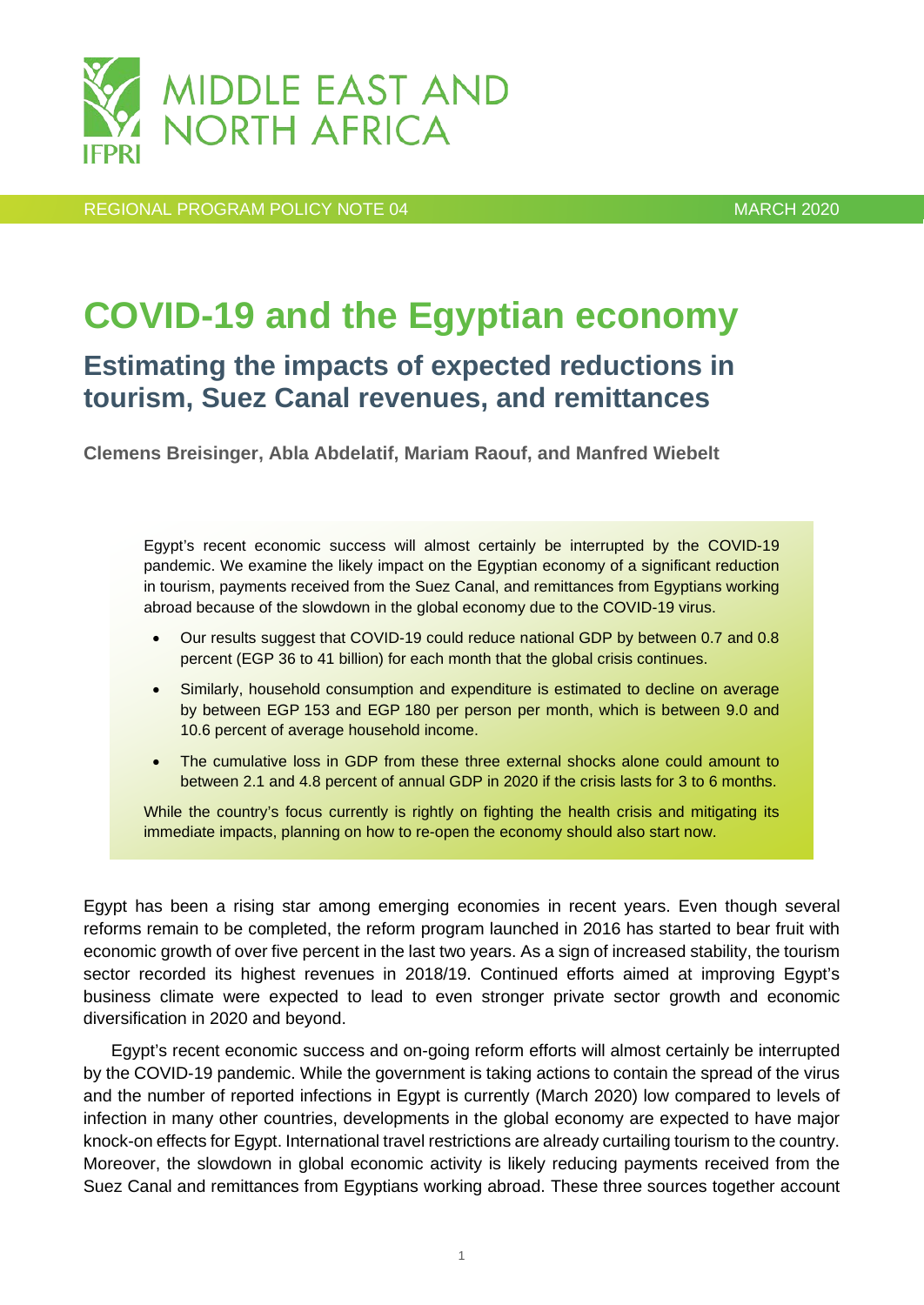#### **Multiplier models**

Social Accounting Matrix (SAM) multiplier models are ideally suited to measuring short-term direct and indirect impacts of unanticipated, rapid-onset demand and supply-side economic shocks, such as those caused by the COVID-19 pandemic. At the heart of the multiplier model is a SAM, an economywide database that captures resource flows associated with all economic transactions that take place in the economy, usually over the course of a financial year. As such, the SAM represents the structure of the economy at a point in time, showing the relationships between actors, i.e., productive activities, households, government, and foreign institutions, in terms of how they interact and transact via commodity and factor markets. The SAM multiplier model provides a mechanism for estimating the effects of an external shock – typically an exogenous change in final demand for goods and services – on sectoral and national production, factor incomes (wages or rents), and household incomes on the basis of the production, employment, and consumption relationships captured in the SAM database.

Apart from the direct production effect in the sector affected by the demand change, other sectors are affected indirectly via changes in demand for intermediate inputs defined by input-output relationships. Additionally, resulting changes in the levels or composition of employment could lead to further changes in household consumption demand. The strength of the multiplier model lies in the fact that the multiple rounds of these indirect effects are fully estimated. The more detailed the SAM is in terms of the activities, commodities, and factor and household accounts it includes, the more refined the SAM multiplier analysis is in terms of analyzing the direct and indirect impact pathways and distributional effects of the external shock.

The short-run analysis period assumes that technical input-output relationships, the output choices of producers, and the consumption patterns of households do not (yet) change in response to the simulated shock. Such behavioral responses are captured in general equilibrium models, but the anticipated short-term nature of the COVID-19 shock and the likelihood that the economy will return to a "business-as-usual" state once the crisis dissipates makes the SAM multiplier framework a more appropriate tool for analyzing this particular shock. (See Breisinger et al. 2009; Round 2003.)

#### **Egypt model and data**

The Egypt multiplier model is based on a SAM developed jointly by Egypt's Central Agency for Public Mobilization and Statistics (CAPMAS) and the International Food Policy Research Institute (IFPRI). While the SAM itself has a 2015 base-year, multiplier results are applied to national accounts, household income, and population data for 2019 to permit an assessment of the likely impacts of COVID-19 in 2020. Assuming linearity in the effects of the shock over time, our results can be multiplied by duration (in months) of the crisis to estimate the eventual total impact of the pandemic on the economy.

for 14.5 percent of Egypt's gross domestic product (GDP). Any disruptions to these foreign income sources will have far-reaching implications for Egypt's economy and population.

Using a Social Accounting Matrix (SAM) multiplier model for Egypt (Text Box 1), we simulate the individual and combined effects of a collapse in the tourism sector and reductions in Suez Canal revenues and in foreign remittances under more and less pessimistic scenarios. SAM multiplier models are well suited to measuring short-term direct and indirect impacts of unanticipated, rapidonset demand- or supply-side economic shocks, such as those caused by the COVID-19 pandemic. We model the demand shocks as the anticipated reductions in tourism, Suez Canal, and remittances revenues experienced.

Our results document the potential significant adverse impact on economic growth and household welfare for each month that the COVID-19 crisis persists. However, if the dynamic effects of the COVID-19 shock on the Egyptian economy are different than those simulated in the multiplier model,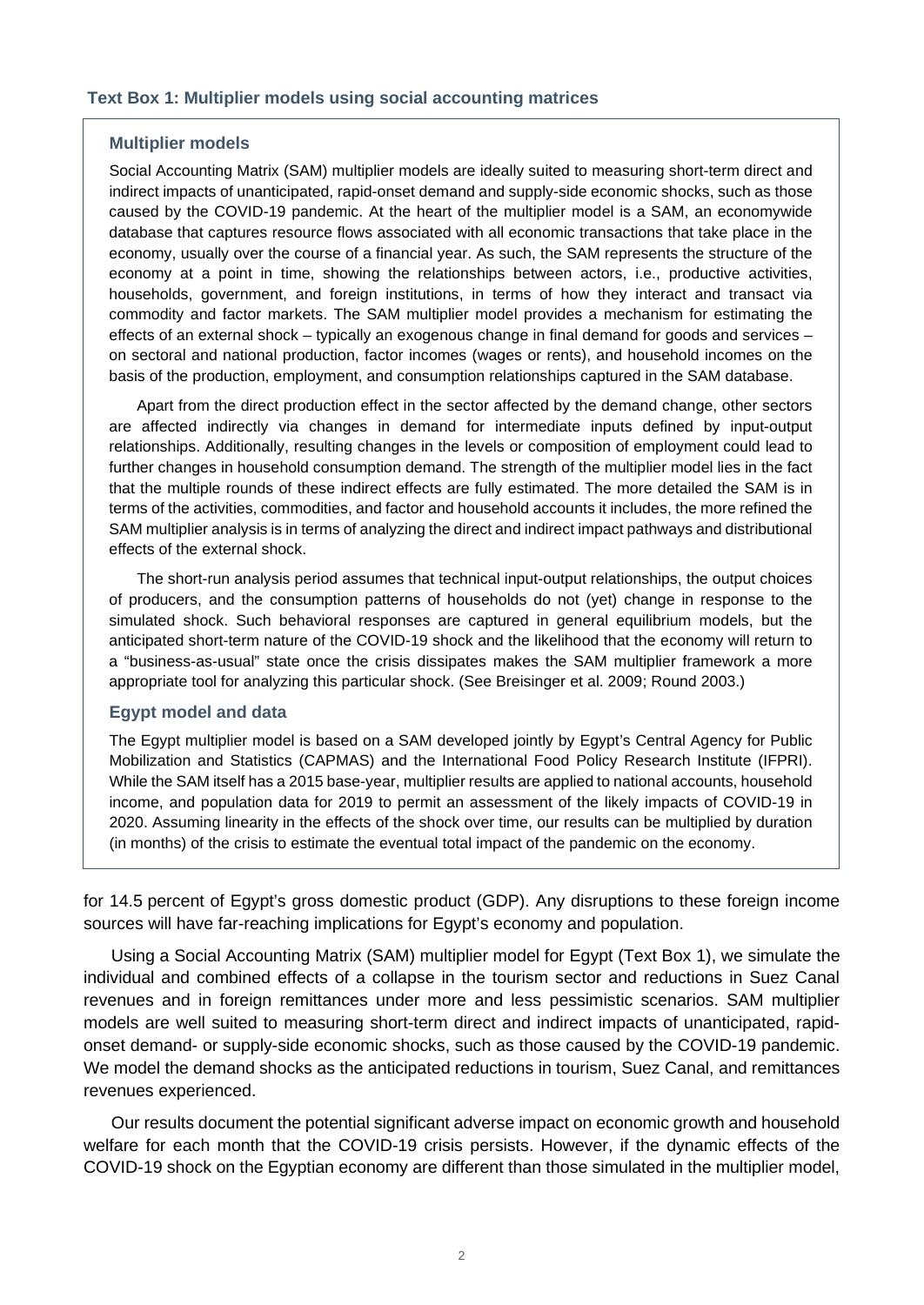our results could be either under- or over-estimations of the aggregate economic impact of the crisis. Also, effects from other channels may reinforce the effects of the pandemic.

## **Economic scenarios**

In 2018/19, revenues from tourism contributed USD 12.6 billion (4.2 percent of GDP) to the Egyptian economy; revenues from the Suez Canal, USD 5.7 billion (1.9 percent of GDP); and remittances, USD 25.2 billion (8.4 percent of GDP) (CBE 2020). In the analysis here, our less pessimistic scenario assumes a 10 percent reduction in remittances and Suez Canal revenues, respectively. Our more pessimistic scenario assumes a 15 percent reduction in remittances and Suez Canal revenues. Both scenarios assume a complete absence of international tourists and related lost monthly revenue of EGP 16 billion (USD 1 billion).

Tourism is a major sector in Egypt with strong linkages to many parts of the economy. About half of tourism expenditure is on accommodation and in the food and beverages sectors, including restaurants; a third is for transportation; while the rest is spent on other expenses, such as museums and monuments and buying handicrafts (OECD 2016). As in other countries, tourism has always been subject to periodic downturns. In March 2020, with COVID-19 beginning to spread in Europe, tourism declined sharply in Egypt with between 70 and 80 percent of hotel bookings being cancelled (ECES 2020b). The situation continues to worsen as international travel has been further restricted around the world. A complete loss in tourism revenues over the next few months, possibly lasting until the end of 2020 looks increasingly likely (ECES 2020b).

As COVID-19 affects all countries around the world, it is expected that global trade will slow considerably over coming months. As a large share of all globally traded goods pass through the Suez Canal, the Egyptian Center for Economic Studies (ECES) estimates that revenues from the Canal may decline by between 10 percent (optimistic) and 15 percent (pessimistic).

During past crises, remittances have proven to be a relatively stable source of foreign exchange earnings and a crucial source of income for many households, especially during economic downturns (Helmy, Zaki, & Abdallah 2016). In order to develop the scenarios to use with the SAM multiplier model here, ECES has drawn on past experiences in Egypt during crises and their impact on remittances. The more 'optimistic' scenario, in which remittances in fiscal year 2019/20 will decline by 10 percent, is similar to the decline in remittances following the financial crisis of 2008/09. The more pessimistic scenario is a 15 percent reduction in remittances (ECES 2020a). The main assumptions of this second scenario are that:

- Those workers sending remittances who may be in Egypt temporarily will be unable to return back to the countries in which they are employed due to international flight restrictions.
- Employers in other countries employing Egyptians may also lay off workers, with lower skilled workers likely being affected first.
- The decline in oil prices may lead to downsizing of investment projects in the Gulf countries, leading to less demand for Egyptian migrant labor.

In this more pessimistic scenario, remittances are set to decline by 15 percent. It is expected that rural and poor households in Egypt will be more vulnerable to the decline in remittances, given that initial layoffs are more likely to occur among lower skilled Egyptian migrant labor. Hence we assume that rural and poor households will lose more remittances income compared to better off and urban households.

These expectations assume that there is no change in government policies to combat the crisis. This is important to recognize since, in reality, the Government is taking bold and important action. As such the model results are for scenarios that do not consider the impacts of specific government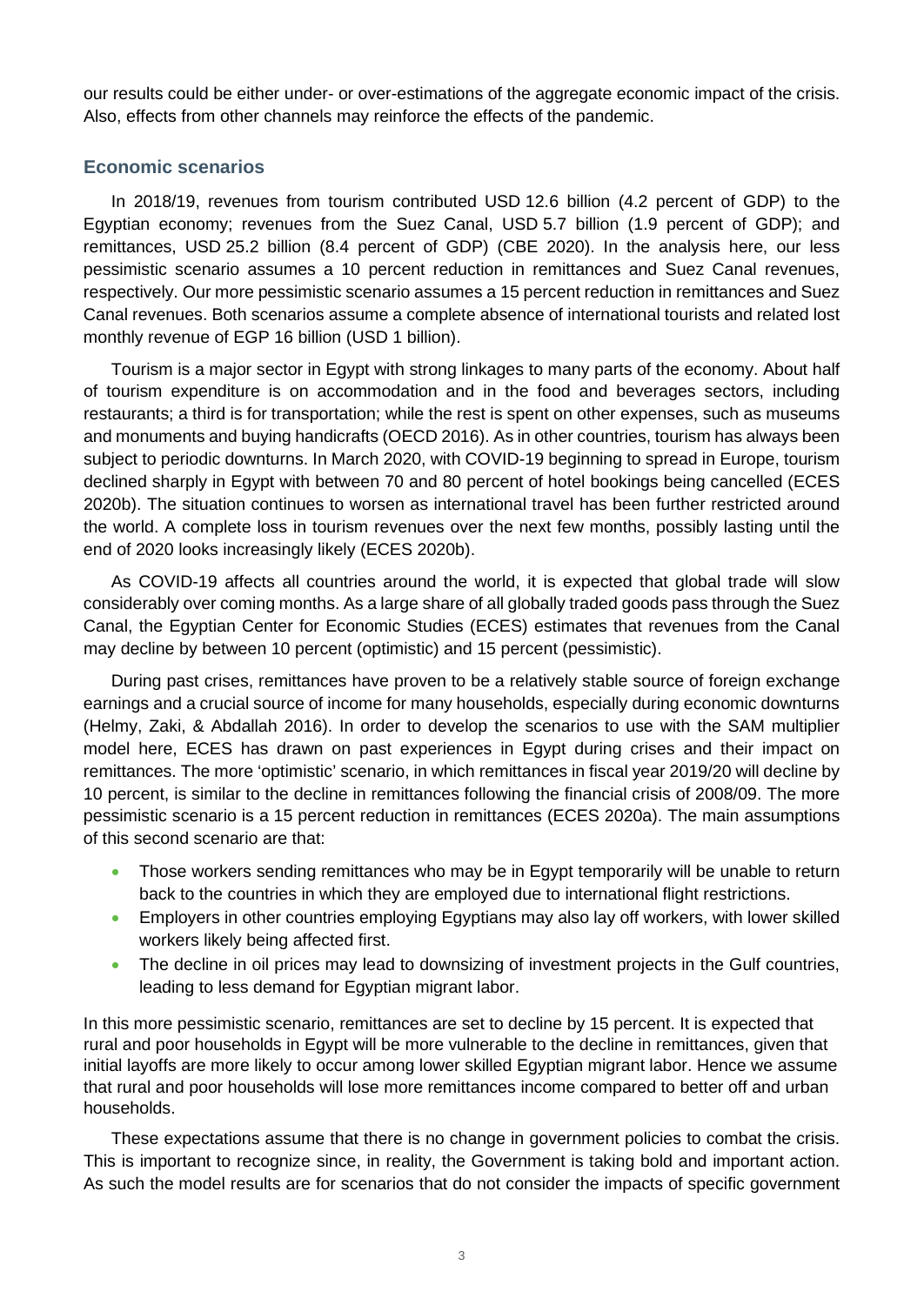policy to address the COVID-19 crisis, but are intended to support government decision makers in deciding upon the scale of their support to the economy and to Egyptian households.

## **Results of COVID-19 SAM multiplier model scenarios**

Our simulations using IFPRI's SAM multiplier model for Egypt suggests that COVID-19 could reduce national GDP by between 0.7 and 0.8 percent (EGP 36 to 41 billion) for each month that the global crisis goes on (Figure 1). Lower tourist spending will affect not only hotels, restaurants, taxi enterprises, and tourist guides, but also food processing and agriculture. Lower public revenues from Suez Canal fees are likely to affect the government budget. Lower consumption of households as a result of lower remittances income will affect consumption of consumer goods and adversely affect sectors producing intermediate goods. We estimate that the absence of tourists alone may cause monthly losses of EGP 26.3 billion or around USD 1.5 billion. That is, the total estimated impact is about one and a half times the expected direct loss in tourism revenues.

## **Figure 1: Estimated GDP loss per month, less pessimistic and more pessimistic scenarios, percent of average 2019 monthly GDP**



#### Source: Authors' calculations.

Note: The less pessimistic combination scenario assumes a 10 percent reduction in Suez Canal revenues and in remittances. The more pessimistic scenario assumes a 15 percent reduction in these payments. Both combination scenarios assume a complete absence of international tourists.

At the household level, household consumption and expenditure is estimated to decline by between EGP 153 (less pessimistic scenario) and EGP 180 (more pessimistic scenario), per person per month for each month that the crisis continues (between 9.0 and 10.6 percent of household income). The expected reduction in tourism has the strongest negative impact on all households, making up more than half of the economic impact for all household types in the model (Figure 2). Households are also affected directly by lower remittances from abroad.

## **Figure 2: Estimated household consumption loss per month under the less pessimistic scenario, disaggregated by source of loss**



Source: Authors' calculations

Note: The less pessimistic scenario assumes a 10 percent reduction in Suez Canal revenues and in remittances, respectively..

While all households are hurt by lower tourist expenditures, it is poor households – and especially those in rural areas – that suffer the most from lower remittances from abroad. Due principally to the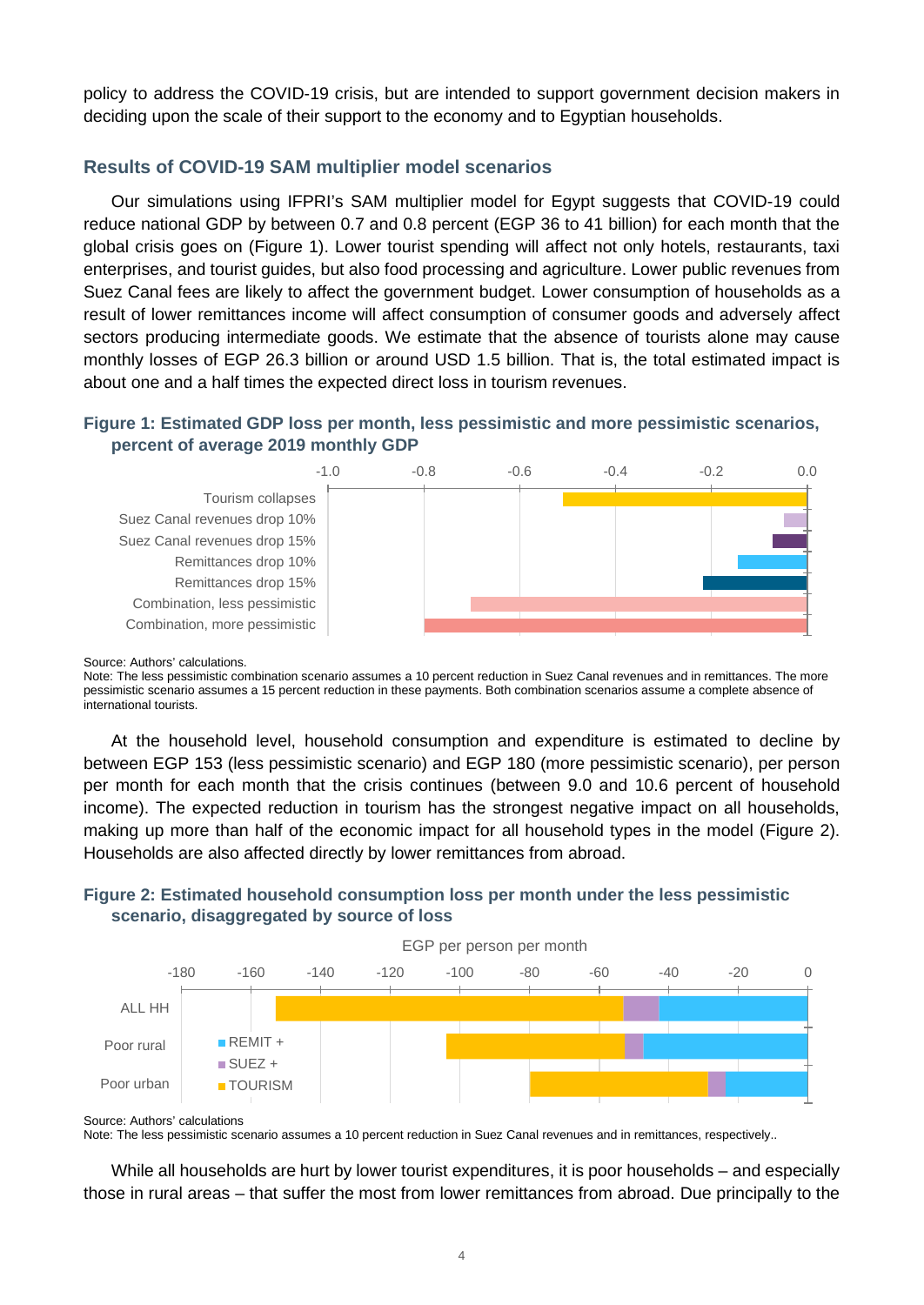relatively greater decline in remittances that they experience, rural poor households are estimated to lose in total between EGP 104 and 130 per person per month, or between 11.5 and 14.4 percent of the average income of these households, while urban poor households will see their incomes decline somewhat less by between EGP 80 and 94 per person a month, or between 9.7 and 11.5 percent of their average income.

## **Policy considerations**

If the crisis persists over a 3-month or a 6-month period, as many now believe is likely, the cumulative loss in GDP from these three external shocks alone could amount to between 2.1 and 4.8 percent of annual GDP in 2020. Importantly, our simulations only measure the effects that might emanate via specific impact channels, specifically foreign sources of remittances and revenues. Domestically, restrictions on movement of people and goods within Egypt and on certain productive activities are likely to have significant adverse impacts on the economy as well. On the other hand, some sectors may benefit, such as ICT, food delivery, or the health-related goods and services sectors.

The authorities have begun a course of decisive action to counter these negative impacts by allocating EGP 100 billion for curbing the virus outbreak, enacting tax breaks for companies operating in the industrial and tourism sectors, reducing the cost of electricity and natural gas to industries, cutting interest rates, and considering providing a grant for seasonal workers. Additional measures could be considered, such as increasing cash transfer payments to poor households, increasing unemployment benefits, and providing targeted support to specific sectors.

While the country's focus currently is rightly on fighting the health crisis and mitigating its immediate impacts, planning on how to re-open the economy should also start now. To emerge stronger after the COVID-19 crisis, both the public and private sectors should continue to strengthen their collaboration. The government should further improve the business climate for the private sector and continue undertaking serious reforms to overcome institutional weaknesses. The crisis may also provide an opportunity to strengthen analytical capacity in Egypt to provide to policy makers researchbased solutions for what can be done to safeguard Egypt's economy during a crisis like COVID-19. Finally, the crisis has highlighted the importance, but also the vulnerability, of the inter-connectedness of the world. For a prosperous Egypt and a prosperous world, a global solution is important to end this crisis and to be better prepared for the future.